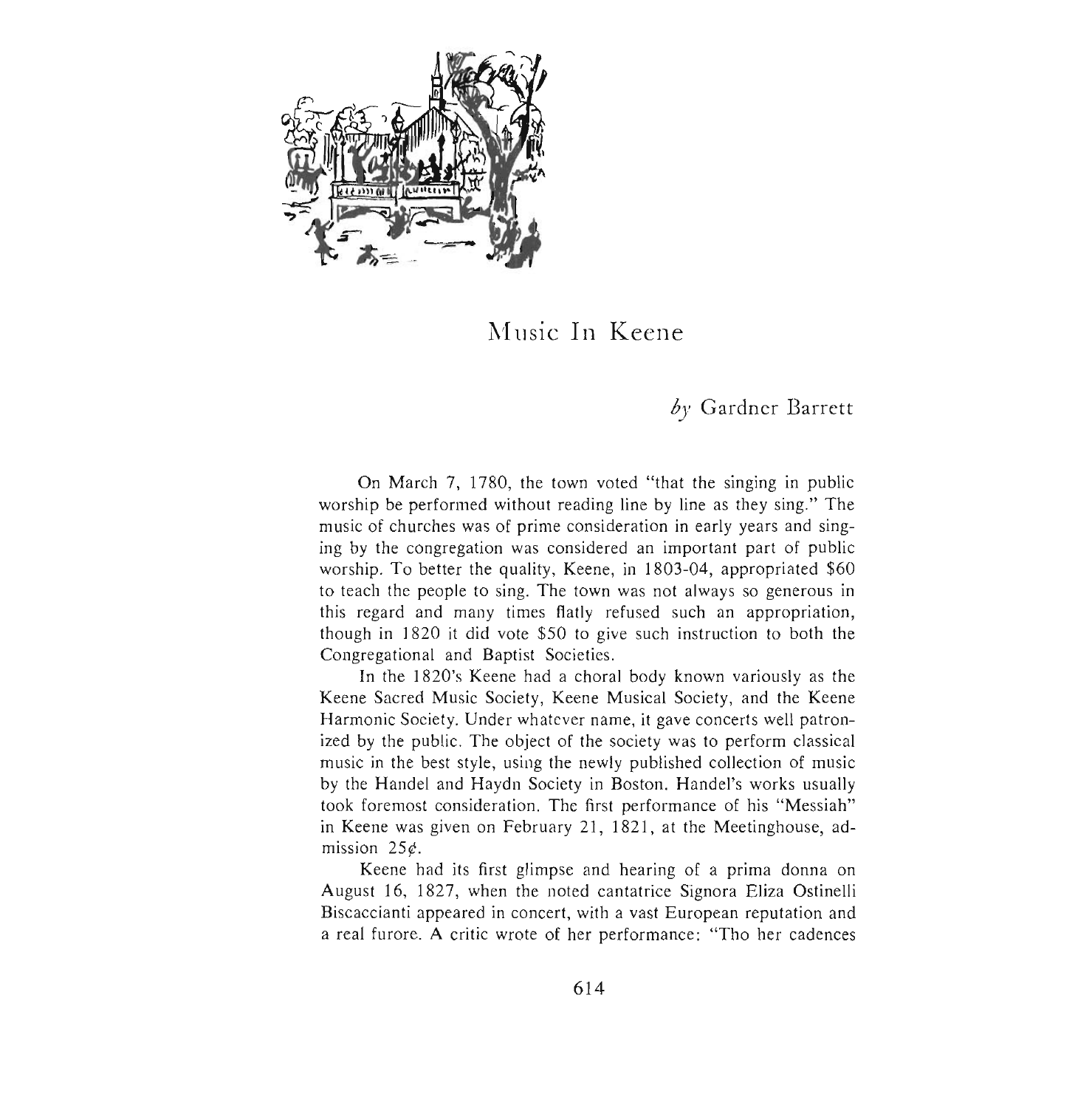are not always so mellifluent or finished as could be wished, nevertheless, her execution defies criticism. "

By 1854 the Cheshire County Musical Institution was well organized and brought many noted musical figures of the era to the stage of Keene's old town hall. Local citizens were properly appreciative of performances, both in solo work and in conjunction with local artists. For a number of years the great Carl Zerrahn of Boston was conductor of this society and brought his highly polished artistic standards to its performances. At times the chorus numbered over 500. Later it was stated in the *New England Magazine*, "The Keene festivals of the 1870's were probably the most famous in all New England, being relatively what the Worcester festival has since become."

But in time the Institution faced prohibitive costs. Financial losses, plus a waning of interest, caused the organization to disband.

In time a group of musically inclined individuals formed the select and social Keene Music Club at which members played, sang, and read papers on all phases of music. An invitation to attend was equivalent to a royal command and was so acknowledged.

Keene's heyday in music was the period of the Keene Chorus Club from 1902-1931, and the Club did much to advertise Keene throughout the country. In 1902 Mrs. Herbert E. Fay had become prime mover in the organization of the Club, engendering a spirited enthusiasm among the citizens. A conductor was obtained who was destined to become one of the great choral conductors of his time, Nelson Perley Coffin of Newport, N. H. He was the guiding light of the Club from 1902 to the time of his sudden death in 1923.

The first concert was given February 20, 1902, with Mrs. Berdia C. Huntress as accompanist, a position she occupied until her death in 1922. The chorus numbered 150 voices. Their first festival, a gala occasion, was held the same year. There was scarcely a major choral work of any real distinction not sung at these festivals: "Messiah," "Elijah," "St. Paul," and the Verdi "Requiem," with three performances to its credit. "Aida" and "Faust" were given in concert form with such artists as Edward Johnson, Anita Rio, Janet Spencer, and Emilie DeGogorza in the leading roles.

Keene owes much to the memory of Edward F. Holbrook, Berdia C. Huntress, and Henry W. Brown. These citizens gave generously from their means that others might enjoy the musical talents of great artists.

After the death of Nelson P. Coffin, the Keene Chorus Club carried on under the baton of George Sawyer Dunham of Boston from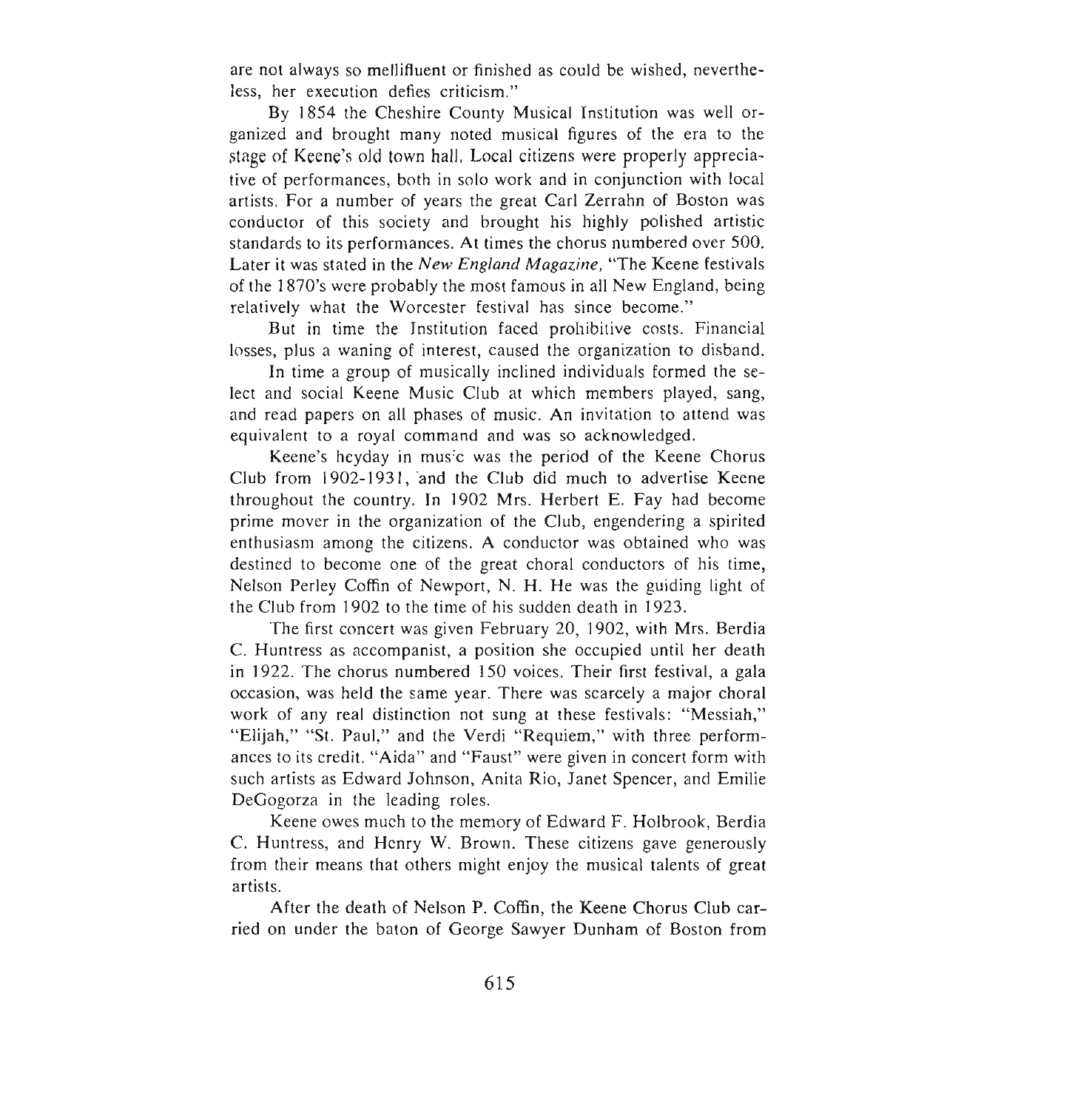1924 to 1931. The first choral performance in New England of Ponchielli's "La Gioconda" was sung in Keene with a cast headed by the well-known soprano Claire Maentz. Three Keene sopranos who lent lustre to the festivals by their artistry were Mildred H. Whitcomb, Teresa Daly, and Edith A. McCullough.

The festivals were expensive affairs. With the depression of 1929 the spark of other days was dimming, and the Keene Chorus Club ended, no longer a financial possibility.

The MacDowell Male Chorus was founded by Henry Southwell, Hugh R. Park, Eric Waling, and Gardner Barrett. Numbering some 40 voices and conducted by Arthur T. Coogan, this group gave programs for several years, with guest soloists Rose Bampton, Marie Healy, Mildred Strout, Jeanette Vreeland, and others sharing the platform. Hope Mason Guild and Edda Bennett Beal were the official piano accompanists and on occasion teamed with Lily Lofgren Lane and Catherine Cogswell Ames.

Keene was fortunate in other choral conductors: Harry W. Davis with his Keene Teachers College (as it was known then) Chorus and the directors of the Keene High School A Cappella Choir. This latter group has given concerts in such cities as New York, Boston, Montreal, and Ottawa.

The Keene Brass Band and Keene Military Band had been organized in the 1870's. Beedle's Military Band started in 1899. Others followed, but the one that has remained more or less constant over the years to the present time is the Keene City Band. The Gordon-Bissell Post #4 American Legion Band has made a name for itself throughout the New England area.

The first dance orchestra in Keene to gain widespread recognition was undoubtedly the "Keene Quadrille Band" which played regularly (under different names) for all of the better balls, assemblies, and levees in town. A correspondent of the *Bellows Falls Times* says of the Grand Masonic ball at Chester, Vt., on January 29, 1874, "There is no better ball music within one hundred miles of here than that of the Keene Quadrille Band. The calling, or rather, prompting, was clear and distinct, the selections unusually fine."

The band carried on under various leaders. Later the organization was known as the Second Regiment Band, Maynard and Merrill's Orchestra, Maynard and Holton's Quadrille Band, and Maynard and Wheeler's Orchestra. This last combination played for various city functions until well into the mid-1880's.

Every town in the country large enough to maintain a fire de-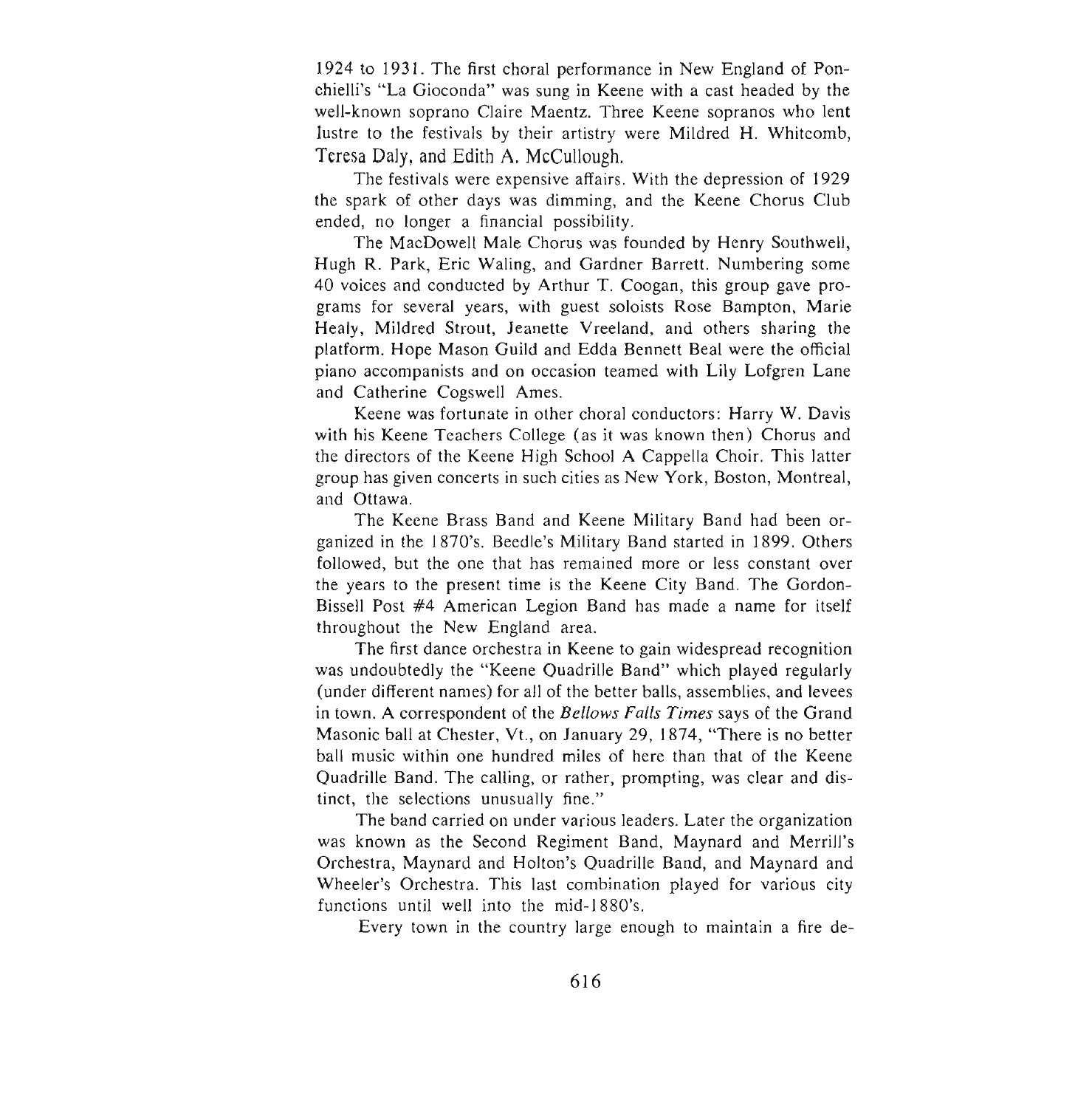partment had an annual Fireman's Ball. Keene was no exception. Local orchestras usually were engaged to play at these affairs, with an occasional "outside" band imported. The Deluge Hose Company and the Phoenix Hose Company held a series of dance assemblies every winter. The Keene Light Guard was another civic organization holding monthly dances. From descriptions available their military balls must have been "the" social event of the season. The Universalist Society, as well as the Unitarian Society, held annual fairs and festivals, culminating in several hours of dancing. An organization known as the "Monadnock Colony of Pilgrim Fathers" was another society sponsoring a series of dances during the winter months.

At that time it was customary to hold a "Dedication Ball" to open a new civic building officially. It was somethin <sup>g</sup> else again to



C. B. Lancaster Shoe Co. in the 1890's

commemorate the opening of a new shoe factory with a public dance. Yet this happened on February 16, 1892, when the Lancaster Shoe Company formally dedicated its huge building with a Grand Ball.

The early years of the 1880's saw the most spectacular series of balls ever held in Keene. These were known as the "Big Six" balls, receiving their name because six local business men sponsored them. Aside from the dancing, these evenings became pleasurable as reunion ti me for former Keene residents, and many came a long distance for this purpose only. The "Big Six" series of dancing assemblies continued well into the 1 890's. Their only serious competition came from those originated by Benjamin S. Osgood, which were called the "Ours" series.

617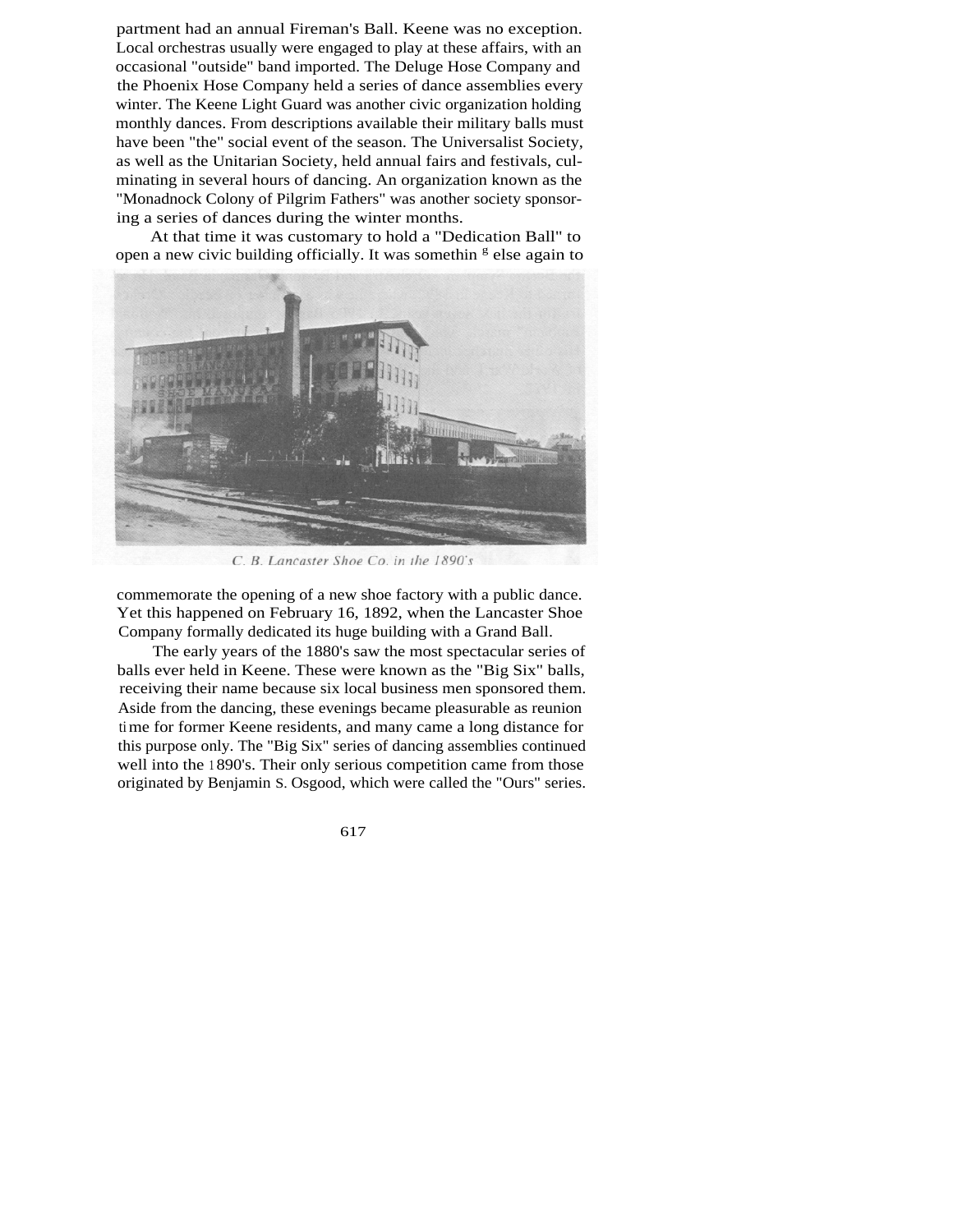Though perhaps not as elegant as the "Big Six" dances, still they found favor with the general public and were well patronized for many years.

The Bccdle Orchestra of the "Gay Nineties" and beyond was one of the finest groups of musicians ever gathered together in the city. **It** was organized shortly after the Beedle family came to Keene in the early 1890's and within one year was musically in demand throughout the county. **In** 1893 five of the eight musicians in the orchestra were named Beedle, and top men in the field for miles around were anxious to join this celebrated group.

At the age of nine Edwin Eugene Bagley, born in Craftsbury, Vt., in 1857, came under the care of his cousin, Mrs. Charles C. Beedle, a member of the company of Leavitt's Bellringers. The boy joined this group as a singer and comedian. Later he became a member of the Boston Symphony Orchestra and Boston's Germania Band. He returned to Keene in 1893, where he was a member of Beedle's Orchestra for the next seven years. In 1905 Bagley composed his "National Emblem" march, which has become famous throughout the country. His other marches include "America Victorious," written at the close of World War I, and the "Farm Bureau March." Bagley died in Keene in 1922.



*Bandstand erected 1872 on site of town well; removed in 1900*

618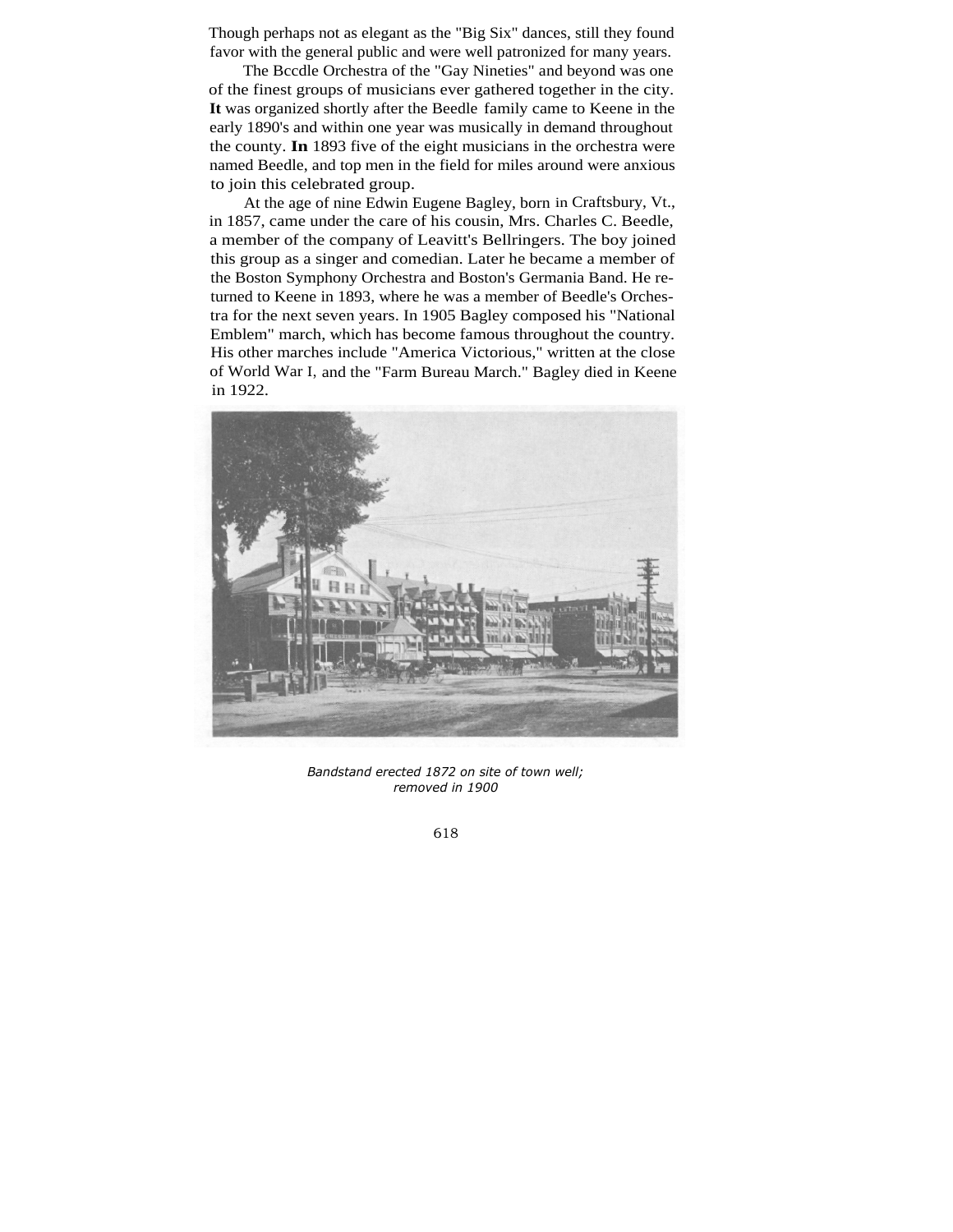With a bass voice of exceptional range, power, flexibility, and appealing quality, a local singer of opera and oratorio, William "Bill" Nye, delighted audiences for many years.

For several years shortly after World War II a group of local singers formed the Keene Light Opera Company and performed in such popular hits as "H.M.S. Pinafore," "The Mikado," "The Sorcerer," and "Robin Hood."

The first dancing school in Keene was taught during the winter of 1798-99 by a Mr. Burbank of Brookfield. **In** the 19th century this typ e of instruction became a flourishing business. Boys and girls were instructed in the latest steps as well as good conduct. Adults were taught the dances at later hours. The dance season began early in October, ran through the winter months, and usually ended in April. The *Sentinel*, during those months, contained numerous references to the local dancing assemblies. Frequently wedding anniversaries were celebrated by a dancing party.

Ralph G. Page, well-known Keene resident and authority on country dances, called his first square dance on December 6, 1930, in the Stoddard Town Hall. He became a full-time professional caller in 1938. Since then he has been teaching at dance camps, schools, and colleges throughout the country and in Canada. The U. S. Government (Department of State, Exchange of Persons Branch) sent Page to Japan in April and May of 1956 to teach New England country dancing. In the fall of 1966 he was invited abroad by the English Country Dance and Song Society. Page spent several weeks traveling around England presenting New England dances.

Members of a group under Page's leadership have recorded a score of traditional contra and square dance tunes for Folk Dance Co. of New Yark City. Page has written articles about square and contra dances for many publications and is editor of "Northern Junket," a dance and folklore quarterly.

A Keene-born musician is the talented violinist Michael Vitale, who at the age of six began violin lessons with the late Fredyum Hendrickson. After three years of study, an audition at the New England Conservatory of Music brought him a scholarship which enabled him to continue under Alfred Krips, Assistant Concertmaster of the Boston Symphony Orchestra. When Vitale was 12 the Conservatory presented him in recital at Jordan Hall in Boston. The same year the Juilliard School of Music in New York awarded him a scholarship to study with Ivan Galamian, one of the world's greatest violin instructors. He made solo appearances with the Worcester and Cincinnati Sym-